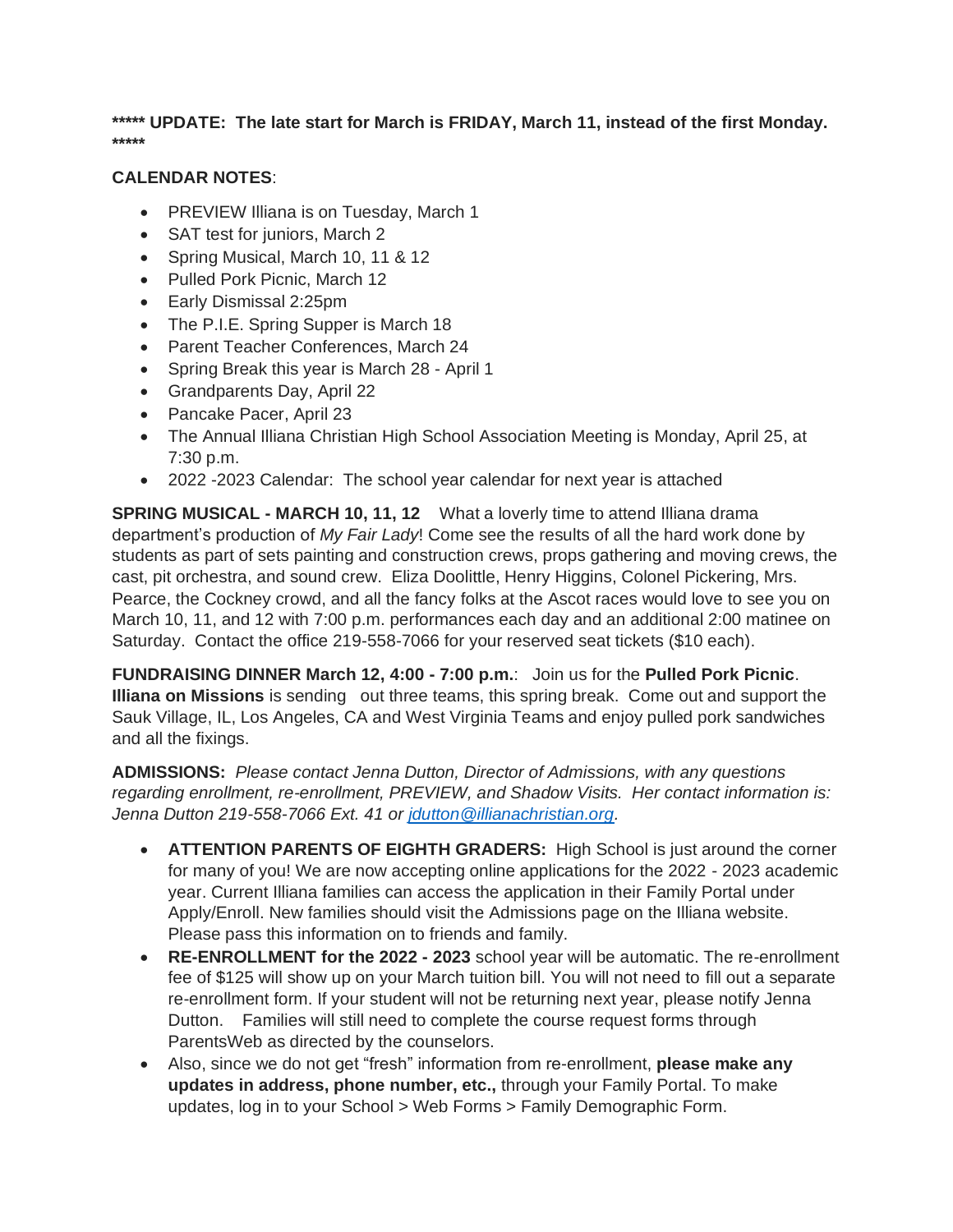**PARENT-TEACHER CONFERENCES:** Conferences will be held on Thursday, March 24, from 5:30 p.m. - 8:00 p.m. Teachers will be available, in the gym, for five-minute conferences. Parents are encouraged to come and take advantage of this opportunity to speak with all of their child's teachers. Students are not invited.

## **P.I.E. NEWS: VOLUNTEERS:**

- Thank you to everyone who has signed up to volunteer for P.I.E.! There are still open volunteer spots for lunch. You may sign up on<https://signup.com/go/gzXMTib> link to pick your dates.
- We are looking for a few new lunch managers for next year.
	- o Taco Meat Cook cooking beef about 1 x a month from 7-8:30 am on **Wednesdays**
	- o Towel Washer- come pick up the towels, wash and return every week
	- $\circ$  Arby's pick up St. John Arby's on Wed. at 10 am and deliver the sandwiches to school and place in the warmers, about 1 x a month
	- $\circ$  Walt's Fried Chicken Lunch Manager- approximately 1 x month on Tuesdays, direct the workers, 9:45-1 pm
	- $\circ$  These manager positions receive an additional \$100 in PIE credit for your extra time. So, a total of \$300 in PIE credit is received.
	- o If interested in any positions, please call/text/email Terri- 708-259-0749, [tschaaf@illianachristian.org](mailto:tschaaf@illianachristian.org)
- **P.I.E. CHARGES & CREDITS**: Only completed PIE Credits (\$200.00) will be applied at this time. Partial credits will be applied closer to the end of the school year. All P.I.E. volunteer questions or concerns should be directed to Kathy Neumeyer via email at [kthln275@yahoo.com.](mailto:kthln275@yahoo.com)
- **SPRING SUPPER:** Make dinner as easy as pie! Illiana's Spring Supper is Friday, March 18. The P.I.E. Board will be offering a delicious meal that features Rosati's Take 'N Bake Deep Dish Pizza, Salad, and Rise'n Roll Bakery Apple Pie. Meals will be available for pick up or delivery. Order online starting March 1 at [https://www.illianachristian.org/parents/spring-supper.](https://www.illianachristian.org/parents/spring-supper) All orders need to be submitted by 11:00 pm on Monday, March 14. The money raised from the Spring Supper goes to the "Excellence in Education" Fund. This fund purchases valuable educational tools for Illiana students and teachers and defrays tuition. Thank you in advance for your support!
- **SCRIP:** All SCRIP ONLINE orders are due online by 8:00 am on the Tuesday turn-in date. The orders will be ready the following Tuesday for pickup. If you have questions about SCRIP, please contact Jill Rozendal at [scrip@illianachristian.org.](mailto:scrip@illianachristian.org)